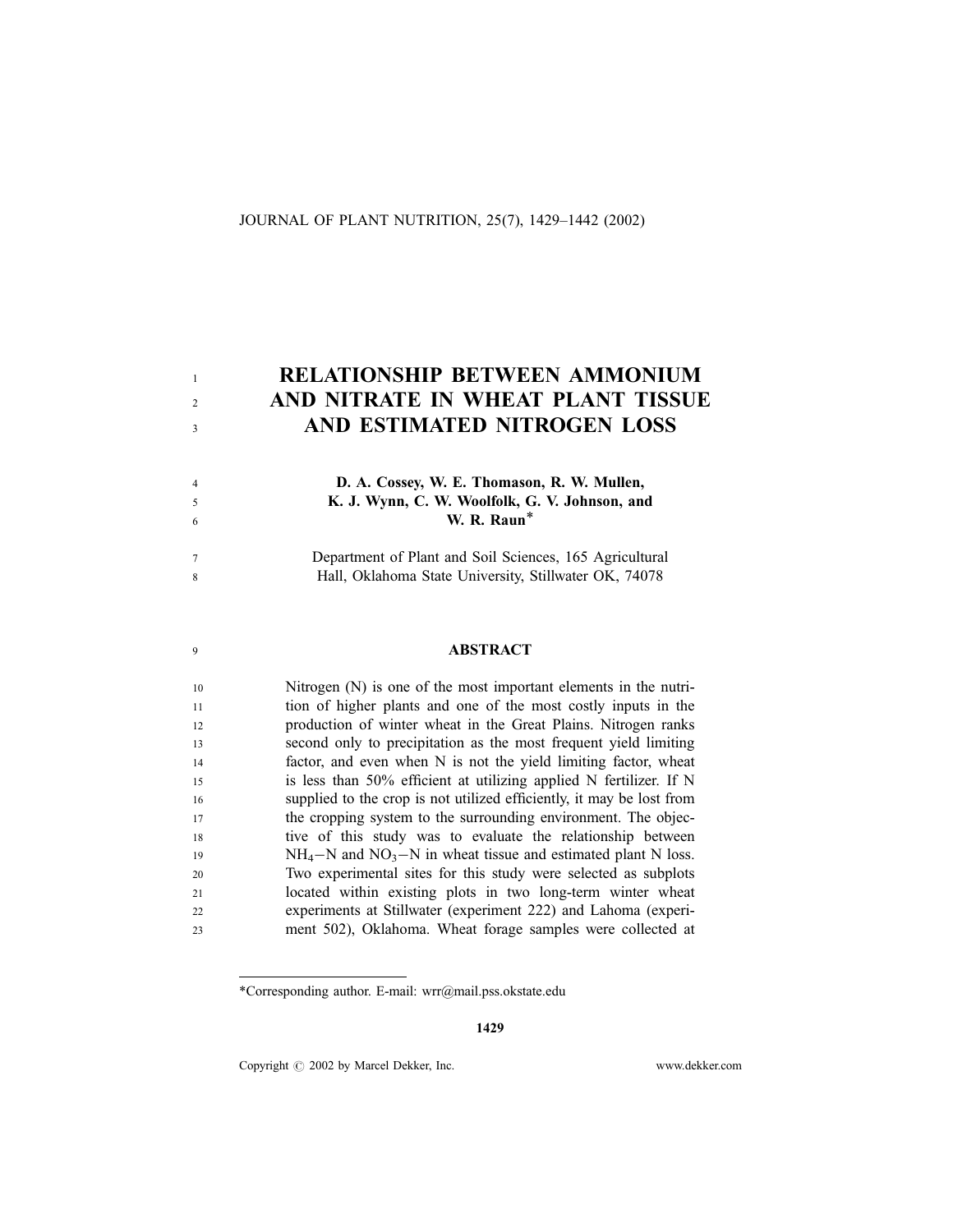Feekes growth stage five (leaf sheath strongly erected) and Feekes growth stage 10.5 (flowering complete to top of ear). Samples were dried, ground, and analyzed for total N,  $NH_4-N$ , and  $NO_3-N$ . The relationship between total N,  $NH_4-N$ , and  $NO<sub>3</sub>-N$  at both growth stages and estimated plant nitrogen loss (plant N uptake at flowering minus total N uptake in the grain plus straw) were evaluated. No relationship was found to exist between forage  $NH_4-N$  and  $NO_3-N$  and estimated plant N loss. Due to cool and moist climatic conditions during late spring in both years, estimated N losses were small from anthesis to maturity using the method described. Plant tissue  $NO<sub>3</sub>-N$  at Feekes five was correlated with total N accumulation in the plant at flowering and with grain N uptake at experiment 502 in both years. 24 25 26 27 28  $29$ 30 31 32 33 34 35 36 37

### INTRODUCTION

It is important to understand losses of nitrogen that occur within the soilplant system, and how these losses may affect nitrogen use efficiency. Denitrification, volatilization from the soil surface, and leaching are potential losses of N. Denitrification is the conversion of nitrate nitrogen  $(NO<sub>3</sub>-N)$  to gaseous forms such as  $N_2O$ , NO, and  $N_2$ . This process occurs in anaerobic conditions, usually at  $pH < 6.0$ . In many fertilizer recovery studies, denitrification is often cited as the most significant loss of N. Nitrogen losses due to denitrification of applied fertilizer have been reported as ranging from  $9.5\%$ <sup>[1]</sup> to  $22\%$ <sup>[2]</sup> Another potential loss is ammonia (NH<sub>3</sub>) volatilization from the soil surface. Fertilizer N (especially urea) added to a soil with a pH greater than 7.0 may result in  $NH_3$  volatilization and further loss of fertilizer N. Losses of 55–65% of applied urea have been reported.<sup>[3,4]</sup> This can be significant under environmental conditions such as low moisture, high wind velocity, and high soil pH. Nitrogen leaching is the process whereby  $NO<sub>3</sub>-N$  is translocated by percolation of water through the soil profile, which can lead to groundwater contamination. One study reported that  $113 \text{ kg ha}^{-1}$  of NO<sub>3</sub>-N leached below the root zone when two consecutive bean crops were grown.<sup>[5]</sup> 39 40 41 42 43 44 45 46 47 48 49 50 51 52 53 54 55

Tissue analysis has been used to determine nutrient deficiencies in-season and to establish rates of subsequent additions of N fertilizer. It may be possible to use tissue tests at certain stages of growth to estimate the amount of N being volatilized from the crop canopy. The relationship between ammonium and nitrate in wheat tissue has not been evaluated as a tool to predict estimated gaseous N loss in winter wheat. Understanding gaseous N loss may be a key to increasing the efficient use of N fertilizers applied to cropping systems. Harper et al.,<sup>[6]</sup> in an N 56 57 58 59 60 61 62

38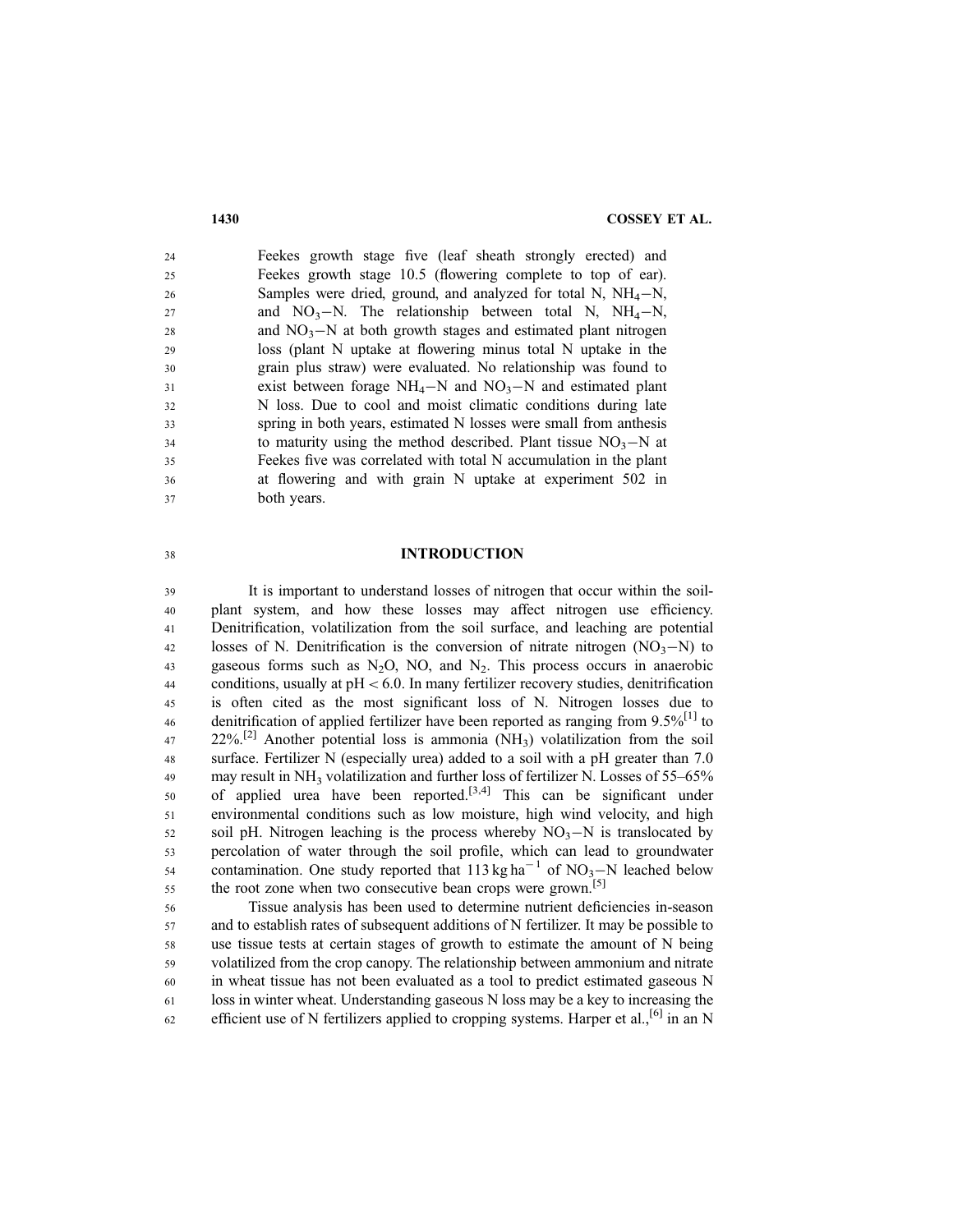### AMMONIUM AND NITRATE IN WHEAT PLANT TISSUE 1431

cycling study, concluded that approximately 11% of applied N was lost in a 20-day period following fertilization from the soil-plant system. The plant loss was attributed to the overloading of plant N as  $NH_4^+$ . They considered additional losses of N (9.8%) from the plants between anthesis and maturity. This loss was due almost entirely to plant senescence and inefficient redistribution of N within the plant. Eleven percent of the potential N available for redistribution from the stems and leaves was lost as volatile NH3. The high N (and therefore, increased  $NH<sub>4</sub><sup>+</sup>$ ) content of the plants lends itself to NH<sub>3</sub> volatilization from the plant to the atmosphere. Francis et al.<sup>[7]</sup> in a corn (Zea maize L.) study found that N losses from aboveground biomass in a hybrid variety ranged from 45 to 81 kg N ha<sup>-1</sup>. Also, they reported that 52 to 73% of the unaccounted for fertilizer in  $^{15}N$  balance studies could be attributed to plant N loss. They also stated that in the past, studies have listed denitrification as a major sink for gaseous loss of N. Estimates of N loss via denitrification and leaching might have been less if plant N volatilization had been considered. Papakosta and  $G$ agianas<sup>[8]</sup> stated that N loss from anthesis to maturity depends on the plant N content at anthesis. When N content was high at anthesis  $(>200 \text{ kg ha}^{-1})$ , N losses were inevitable even when yields were high. When N content was lower (150 kg ha<sup>-1</sup>) at anthesis, N losses were not observed. Between these N contents, N loss was highly correlated with yield, where high yields prevented N loss and low yields caused a net loss of N. Daigger et al. (1976) studying N content in wheat noted that the percent N in plant tissue did not change during a 23-day period preceding maturity. He found, though, that the period between anthesis and maturity netted a total loss of 30% of the applied N, and losses of N increased with increasing N applied. The N loss accounted for 26, 28, and 41% of the anthesis N when 0, 67, and 133 kg of N ha<sup>-1</sup> were applied, respectively. In the above-cited studies the major components of gaseous N loss seem to be the amount of N supplied to the plant and, therefore, the plant content of N at later stages of growth. Because of this, it is important to understand the processes controlling N uptake and assimilation within the growing wheat plants and redistribution of supplied N, especially at later stages of growth. 63 64 65 66 67 68 69 70 71 72 73 74 75 76 77 78 79 80 81 82 83 84 85 86 87 88 89 90 91 92

Grain production is greatly affected by  $NH_4^+$  and  $NO_3^-$  nutrition. Silberbush and Lips<sup>[10]</sup> found that the number of tillers per plant was correlated with dry matter yield. The number of tillers also increased with nitrogen concentration and with  $NH_4^+/NO_3^-$  ratio fed to plants. Mean grain weight and number of grains per plant were negatively correlated with  $NH_4^+/NO_3^-$  ratio fed to plants. They concluded that plants receiving high  $NH_4^+$  concentrations are stimulated to invest most of their carbohydrate reserves on new tiller formation. Nitrate-fed plants, on the other hand, invest the bulk of the carbohydrates in grain production. In a study by Martin del Molino,<sup>[11]</sup> grain protein increased linearly with grain yield and aboveground plant dry weight at anthesis. Grain yield also increased linearly with leaf N content at anthesis. The study showed, however, that grain protein was more closely related to the aboveground dry weight at anthesis multiplied by the level of 93 94 95 96 97 98 99 100 101 102 103 104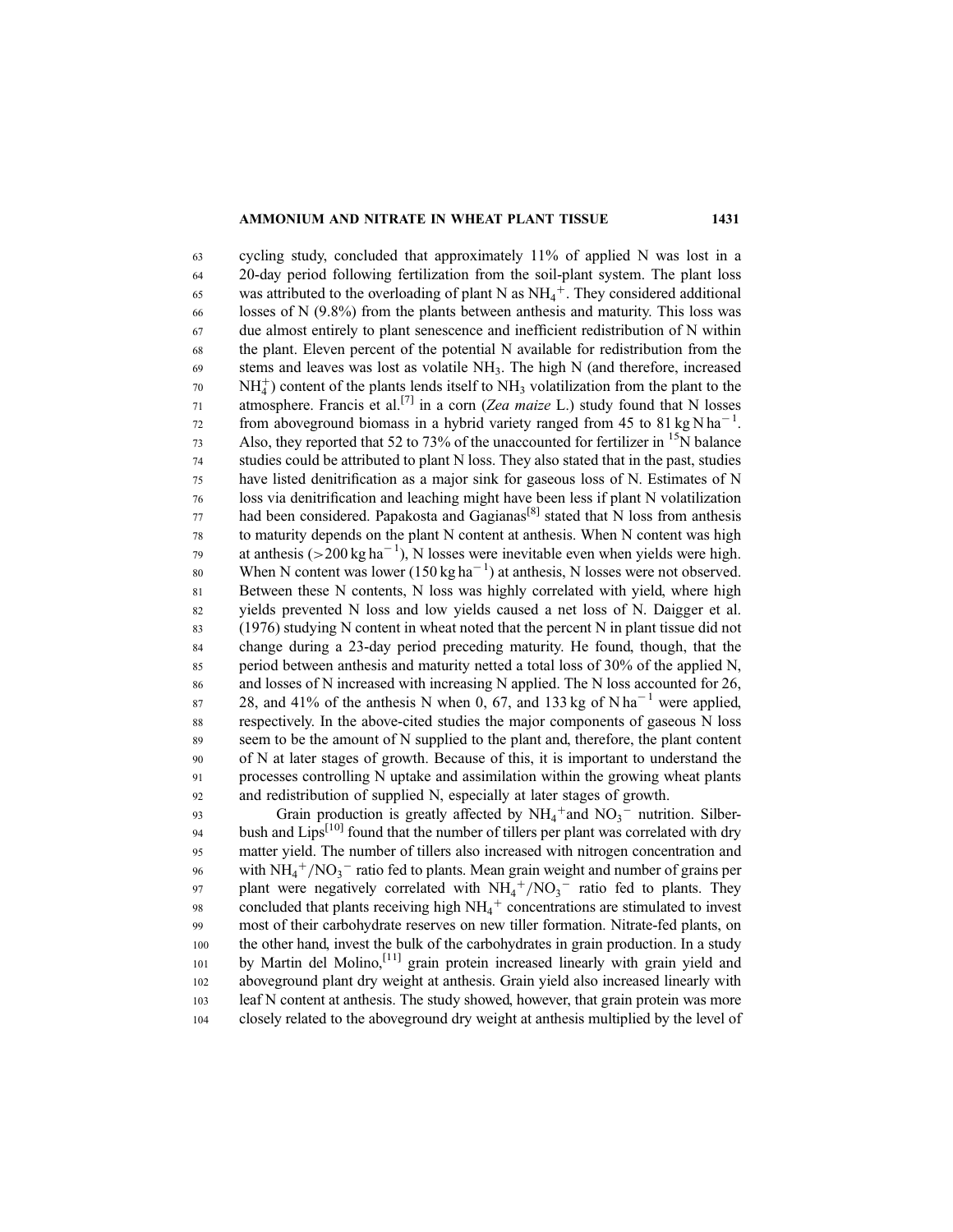N in the two upper most leaves, than either of the components considered separately. Leaf N concentration at anthesis had less of an effect on grain protein and more effect on the production of biomass. Raun and Westerman<sup>[12]</sup> found that crown and leaf  $NO_3$ <sup>-</sup> was correlated with yield when sampled at Feekes growth stages foure and five. A linear relationship was established between leaf  $NO<sub>3</sub>$ <sup>-</sup> content and N rate at Feekes 5. Samples taken at Feekes 7 and 10 did not correlate well with yield. Gregory et al.,  $\left[13\right]$  in a nutrient study found that even when there was limited uptake of N after anthesis, the grain continued to grow and substantial amounts of N was translocated from the leaves and stems. He stated that 23 to 52% of the final amount of N contained in the grain was taken up after anthesis. He concluded that amounts of N and moisture in the soil played a major role in the amount of N translocated from other parts of the plants. 105 106 107 108 109 110 111 112 113 114 115 116

### MATERIALS AND METHODS

Two experimental sites were selected as subplots located within existing plots in two long-term winter wheat experiments at Stillwater (experiment 222) and Lahoma (experiment 502), Oklahoma. Fixed preplant nitrogen rates have been applied annually since 1969 and 1970 in experiments 222 and 502, respectively. Both experiments employ randomized complete block designs with four replications. Plots were  $6.1 \times 18.3$  m and  $4.9 \times 18.3$  m at experiments 222 and 502, respectively. Nitrogen rates were 0, 45, 90, and  $134 \text{ kg ha}^{-1} \text{ yr}^{-1}$  at Stillwater and 0, 45, 67, 90, and  $112 \text{ kg ha}^{-1} \text{ yr}^{-1}$  at Lahoma. Each year, ammonium nitrate (34-0-0) has been applied broadcast and preplant incorporated at both sites. Phosphorus and potassium as triple superphosphate (0-46-0) and potassium chloride (0-0-62) were applied with nitrogen each year at rates of 29 and  $20 \text{ kg} \text{ P} \text{ ha}^{-1}$  and  $38$  and  $56 \text{ kg K} \text{ ha}^{-1}$  at experiment 222 and 502, respectively. Initial soil test data taken from the check plots is shown in Table 1.  $T1$ Each year, forage was hand-harvested from plots at Feekes growth stage 5 (leaf sheath strongly erected) and again at Feekes growth stage 10.5 (flowering complete to top of ear).<sup>[14]</sup> Grain was harvested from the center of each plot with a Massey Ferguson self-propelled combine. Forage and grain samples were dried and ground to pass a 140 mesh  $(106 \,\mu m)$  sieve and lab analysis was completed for both crop years. Forage samples were extracted with 0.01 M calcium sulfate, and  $NH_4-N$  and  $NO_3-N$  in the extracts was analyzed using flow injection analysis. Each year, forage, straw, and grain samples were analyzed for total N content via dry combustion analysis using a Carlo Erba NA 1500 analyzer.[15] Total N uptake in the forage, grain, and straw was calculated as the %N contained in each, times the dry matter yield. Plant N loss was calculated as the difference in the total N uptake in the Feekes 10.5 forage and the total N uptake in the grain plus straw. Statistical analysis was performed using SAS. 118 119 120 121 122 123 124 125 126 127 128 129 130 131 132 133 134 135 136 137 138 139 140 141 142 143

117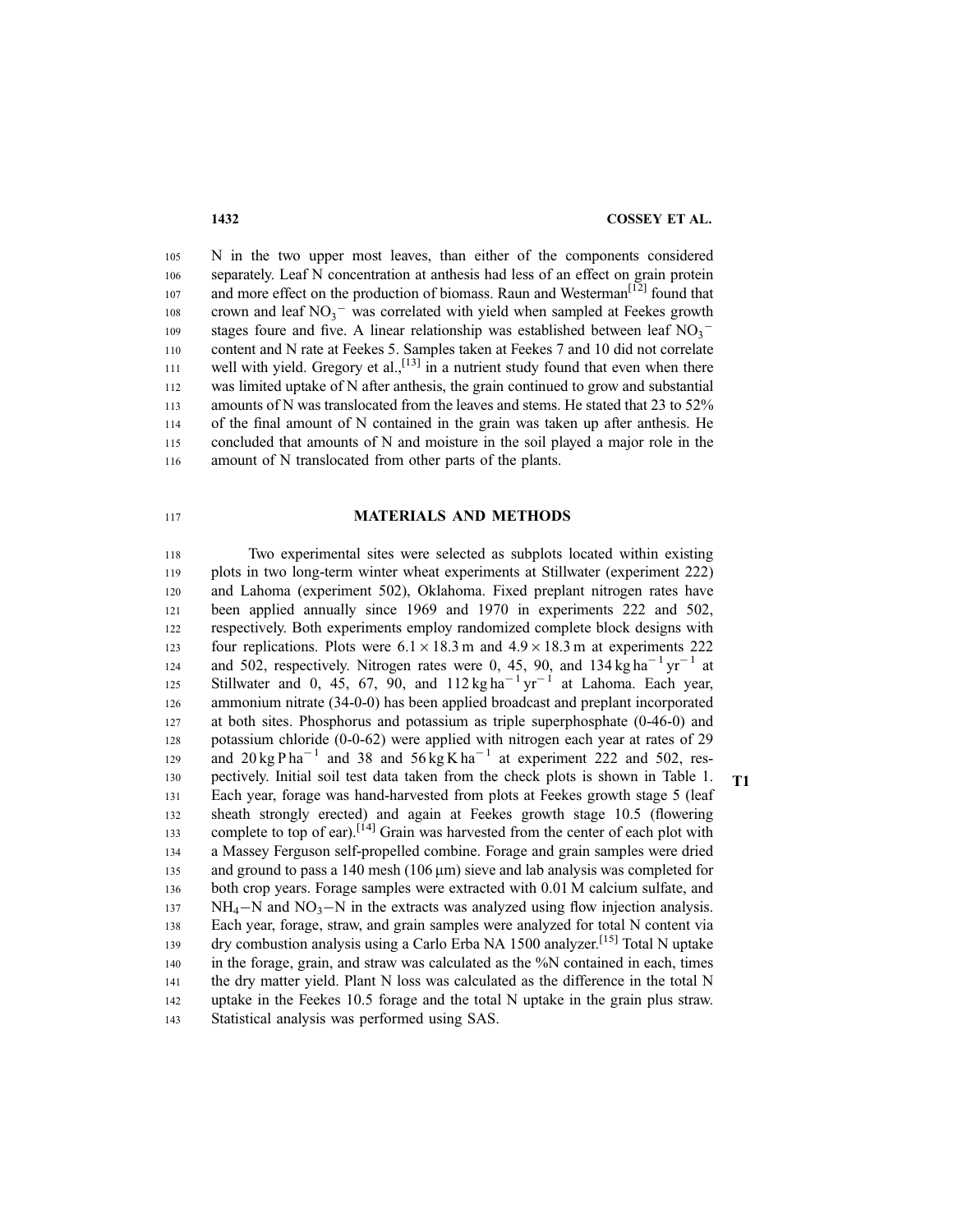Table 1. Surface Soil (0-15 cm) Chemical Characteristics and Classification at Stillwater (Experiment 222) and Lahoma (Experiment 502), OK, 1998

|          |                   |                                |               |  |                                                                                     | $NH_4-N$ $NO_3-N$ $P^b$ $K^b$ Total $N^c$ Organic $C^c$ |
|----------|-------------------|--------------------------------|---------------|--|-------------------------------------------------------------------------------------|---------------------------------------------------------|
| Location | $\rm{pH}^{\rm a}$ |                                | $mg\,kg^{-1}$ |  |                                                                                     | $g\text{kg}^{-1}$                                       |
|          |                   | Stillwater 5.7 4.64 2.3 33 159 |               |  | -0.9<br>Classification: Kirkland silt loam (fine-mixed, thermic Udertic Paleustoll) | 10.6                                                    |
| Lahoma   |                   | 5.6 5.6 4.0 77 467 0.9         |               |  | Classification: Grant silt loam (fine-silty, thermic Udic Argiustoll)               | 11.0                                                    |

 $a$ p: 1 : 1 soil : water.

144

148

<sup>b</sup>P and K: Mehlich III.

c Organic C and Total N: dry combustion.

### RESULTS AND DISCUSSION

Analysis of variance and associated treatment means for grain and straw yield are reported in Tables 2–5 for experiment 222 and experiment 502 for  $T2 - T5$ 1997–98 and 1998–99. Grain yield showed a significant response to increasing N 145 146 147

rate at both sites in both years. Similarly, straw yield increased significantly with

applied N at each location and each year, excluding experiment 222 in 1999. 149

| Source of Variation        | df | Grain Yield                | Straw Yield |  |
|----------------------------|----|----------------------------|-------------|--|
|                            |    | Mean Squares, $kg ha^{-1}$ |             |  |
| Replication                | 3  | 793672                     | 648246      |  |
| N rate                     | 4  | 3047702                    | 202730      |  |
| Residual error             | 12 | 588376                     | 530556      |  |
| <b>SED</b>                 |    | 542                        | 515         |  |
| <b>CV</b>                  |    | 22                         | 63          |  |
| N rate kg ha <sup>-1</sup> |    | $kg ha^{-1}$               |             |  |
| $\theta$                   |    | 2111                       | 539         |  |
| 45                         |    | 3585                       | 1546        |  |
| 67                         |    | 3665                       | 1197        |  |
| 90                         |    | 3426                       | 215         |  |
| 112                        |    | 4541                       | 2264        |  |

Table 2. Analysis of Variance and Treatment Means for Grain and Straw Yield, Lahoma, OK, 1998

SED: standard error of the difference between two equally replicated means. CV: coefficient of variation, %.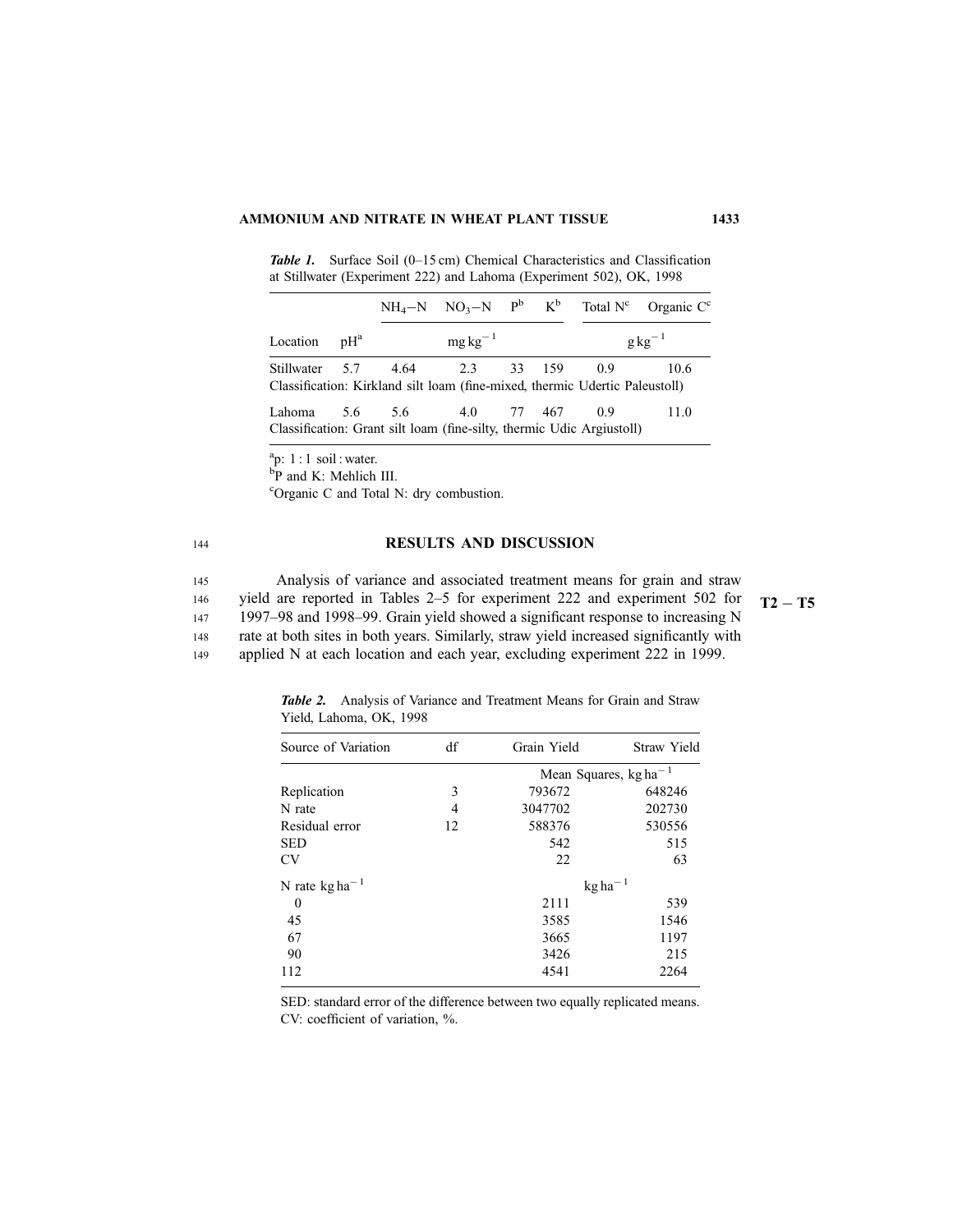| Source of Variation        | df | Grain Yield                  | Straw Yield |
|----------------------------|----|------------------------------|-------------|
|                            |    | Mean Squares, $kg ha^{-1}$   |             |
| Replication                | 3  | 837542                       | 1291289     |
| N rate                     | 4  | 9079732                      | 2142045     |
| Residual error             | 12 | 1192464                      | 572796      |
| <b>SED</b>                 |    | 772                          | 535         |
| CV                         |    | 28                           | 47          |
| N rate kg ha <sup>-1</sup> |    | $\text{kg}$ ha <sup>-1</sup> |             |
| 0                          |    | 2181                         | 776         |
| 45                         |    | 2381                         | 1320        |
| 67                         |    | 4496                         | 1526        |
| 90                         |    | 5240                         | 1646        |
| 112                        |    | 5191                         | 2774        |

Table 3. Analysis of Variance and Treatment Means for Grain and Straw Yield, Lahoma, OK, 1999

SED: standard error of the difference between two equally replicated means.

CV: coefficient of variation, %.

Table 4. Analysis of Variance and Treatment Means for Grain and Straw Yield, Stillwater, OK, 1998

| Source of Variation                 | df | Grain Yield                  | Straw Yield |
|-------------------------------------|----|------------------------------|-------------|
|                                     |    | Mean Squares, $kg ha^{-1}$   |             |
| Replication                         | 3  | 186953                       | 305468      |
| N rate                              | 3  | 20234                        | 2757312     |
| Residual error                      | 9  | 80974                        | 269533      |
| <b>SED</b>                          |    | 201                          | 367         |
| CV                                  |    | 20                           | 29          |
| N rate $\text{kg}$ ha <sup>-1</sup> |    | $\text{kg}$ ha <sup>-1</sup> |             |
| 0                                   |    | 983                          | 587         |
| 45                                  |    | 1461                         | 2029        |
| 90                                  |    | 1594                         | 2261        |
| 134                                 |    | 1726                         | 2375        |

SED: standard error of the difference between two equally replicated means.

CV: coefficient of variation, %.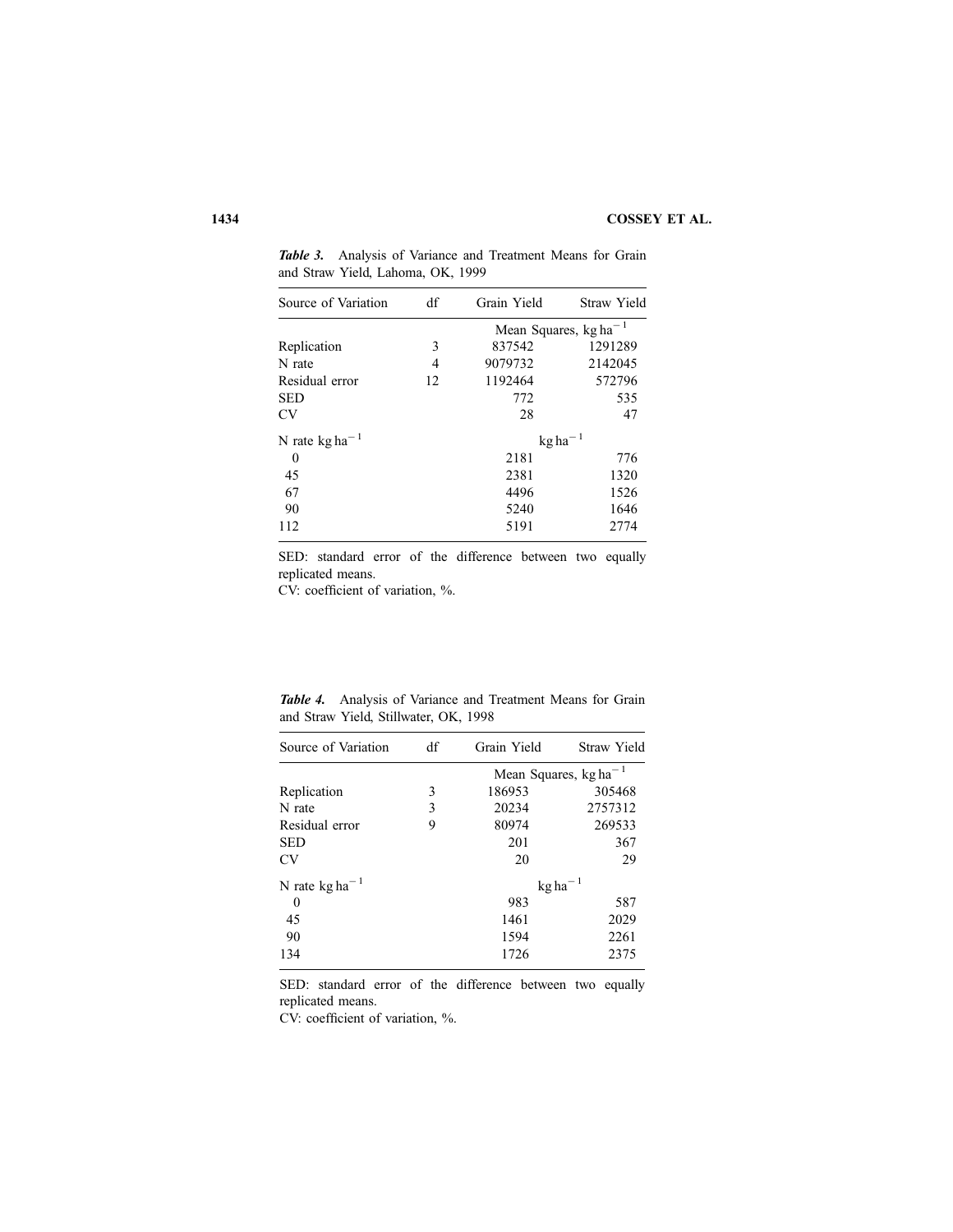Table 5. Analysis of Variance and Treatment Means for Grain and Straw Yield, Stillwater, OK, 1999

| Source of Variation        | df | Grain Yield                  | Straw Yield |  |
|----------------------------|----|------------------------------|-------------|--|
|                            |    | Mean Squares, $kg ha^{-1}$   |             |  |
| Replication                | 3  | 144881                       | 374323      |  |
| N rate                     | 3  | 2196434                      | 131411      |  |
| Residual error             | 9  | 377707                       | 138575      |  |
| <b>SED</b>                 |    | 435                          | 263         |  |
| <b>CV</b>                  |    | 31                           | 69          |  |
| N rate $\text{kg ha}^{-1}$ |    | $\text{kg}$ ha <sup>-1</sup> |             |  |
| 0                          |    | 1315                         | 273         |  |
| 45                         |    | 1529                         | 606         |  |
| 67                         |    | 2124                         | 608         |  |
| 90                         |    | 2970                         | 675         |  |

SED: standard error of the difference between two equally replicated means.

CV: coefficient of variation, %.

With few exceptions, no measurement of tissue N ( $NH_4-N$ ,  $NO_3-N$  and total N) was well correlated with estimated plant N loss. Since estimated plant N loss is calculated as the total N uptake in the tissue at flowering minus the total N uptake at maturity (grain  $+$  straw), it is likely that significant amounts of N were assimilated after flowering in these experiments, since limited N loss was observed. The increased uptake of N after anthesis could be a direct result of highly favorable environmental conditions during grain fill. In both years, moisture levels were adequate and temperatures were cool during the period between Feekes 10.5 and maturity. Because of these conditions, wheat continued to assimilate N and redistribute it to the grain, thus limiting N loss observed by others.[6,9,16] 150 151 152 153 154 155 156 157 158 159 160

The relationship between  $NO_3-N$  content at Feekes 5 and total N at Feekes five at both locations and both years is reported in Figs. 1 and 2. These two  $F1, F2$ parameters were well correlated as could be expected, since the measurements are at the same stage of growth and the two N contents are interrelated.

Figures 3 and 4 illustrate the relationship between  $NO<sub>3</sub>-N$  content at **F3**, **F4** Feekes 5 and the total N content of forage at Feekes 10.5. Forage  $NO<sub>3</sub> - N$  at Feekes 5 was a good predictor of total N in the wheat forage at Feekes 10.5, the exception being experiment 222 in 1998. This observation, combined with the ability to predict grain yield and total grain nitrogen, may have further use for precision agriculture, since topdress N is applied at Feekes 5. Early work by Raun and Westerman<sup>[12]</sup> showed that grain yield could be reliably predicted using 165 166 167 168 169 170 171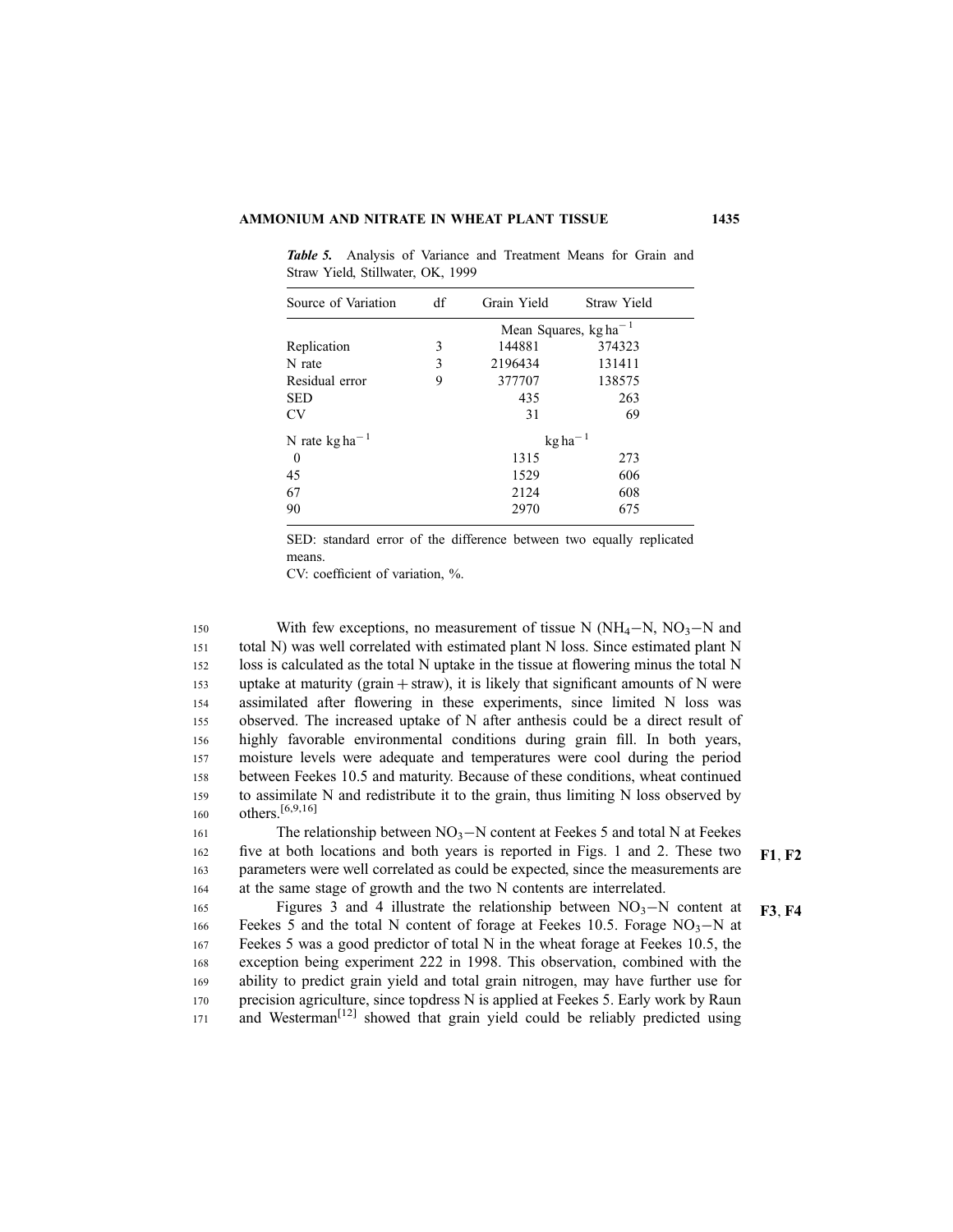

**Figure 1.** Relationship between  $NO_3-N$  at Feekes 5 and total N at Feekes 5 at Lahoma 502, 1998 and 1999.



Figure 2. Relationship between  $NO_3-N$  at Feekes 5 and total N at Feekes 5 at Stillwater 222, 1998 and 1999.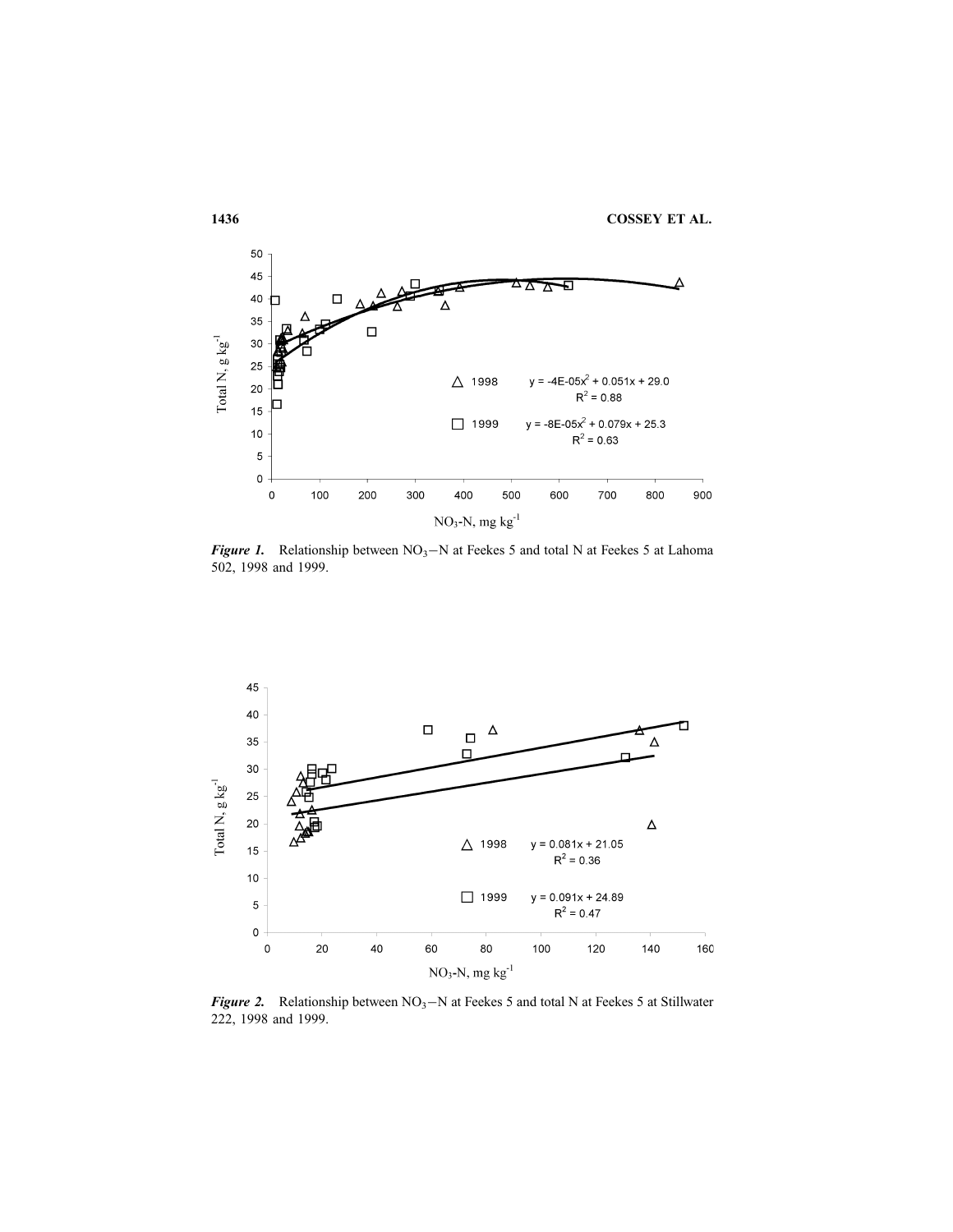

**Figure 3.** Relationship between  $NO_3-N$  at Feekes 5 (x) and total N at Feekes 10.5 (y) at Lahoma 502, 1998 and 1999.



**Figure 4.** Relationship between  $NO_3-N$  at Feekes 5 (x) and total N at Feekes 10.5 (y) at Stillwater 222, 1998 and 1999.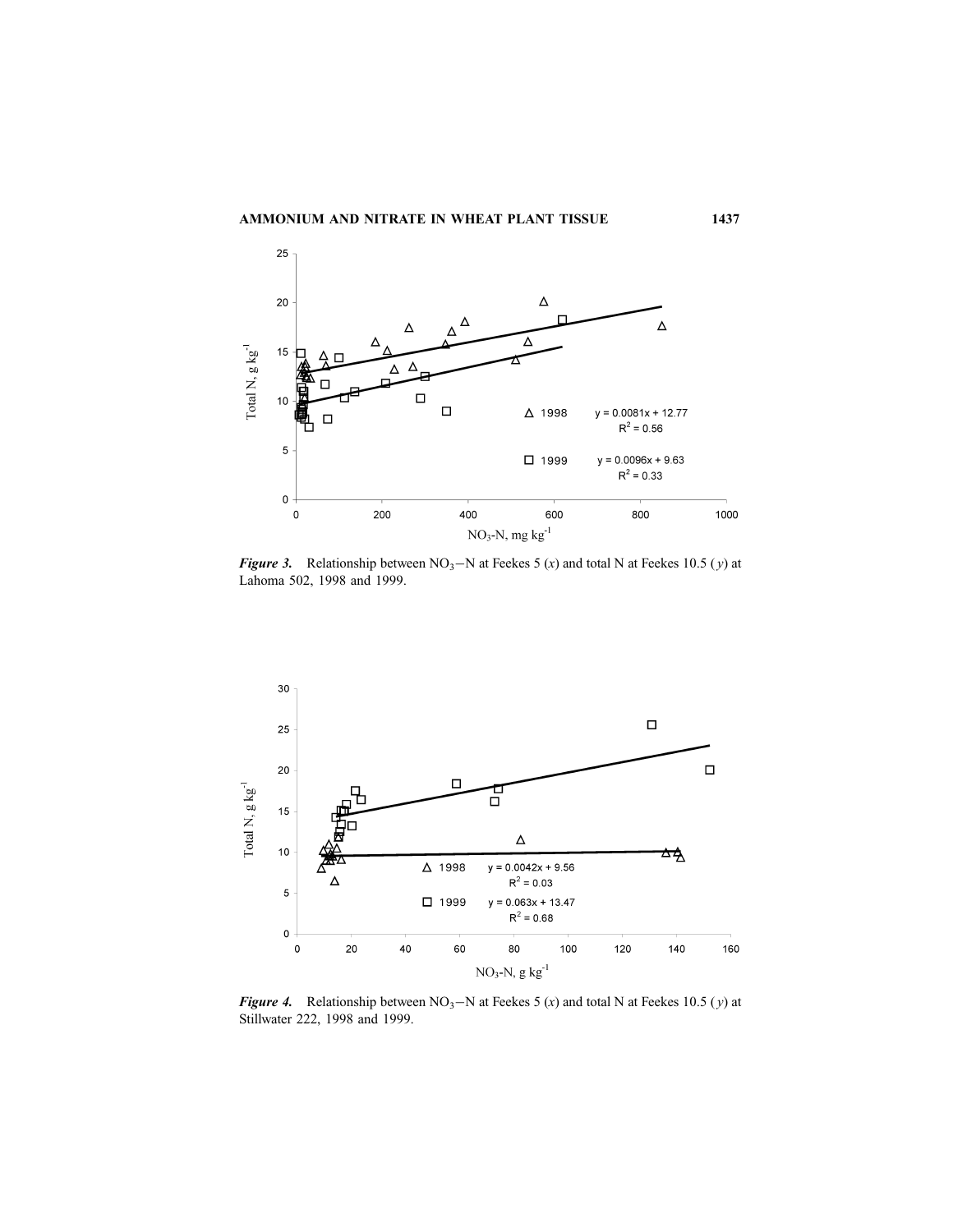$NO<sub>3</sub>-N$  and  $PO<sub>4</sub>-P$  in the leaves at Feekes 5. However, they noted that this was highly dependent upon environment. Considering new technologies designed to sense plant health at early stages of growth using sensor-based methods, this information could be interlaced within precision agriculture strategies for midseason nutrient adjustment. 172 173 174 175 176

The relationship between  $NO<sub>3</sub>–N$  content at Feekes 5 and final grain N content was also significantly correlated at experiment 502 in both years (Fig. 5),  $F5$ but not at experiment 222. It was interesting to note that total grain N could be predicted using a forage  $NO<sub>3</sub>–N$  reading approximately 2–3 months before the grain was harvested at experiment 502. 177 178 179 180 181

The relationship between total N Feekes 5 and grain yield at both locations and both years is reported in Figs. 6 and 7. Total N content of the forage at Feekes  $F6. F7$ 5 was significantly correlated with grain yield. This was the most consistent predictor of grain yield above all other measurements of N ( $NH_4-N$  and/or  $NO<sub>3</sub>-N$ ) versus grain yield at either location or in either year. However, it should be noted that similar to the work reported by Raun and Westerman,<sup>[12]</sup> forage  $NO<sub>3</sub>–N$  at Feekes 5 was a relatively good predictor of grain yield in 1998  $(R^2 = 0.46, 0.55)$  but not in 1999  $(R^2 = 0.14, 0.17)$  at experiments 222 and 502, respectively. Raun and Westerman<sup>[12]</sup> reported improved correlation of plant  $NO<sub>3</sub>-N$  with yield in one year when winter moisture was limiting, and no relationship between plant  $NO_3-N$  in a year when moisture was non-limiting. In 182 183 184 185 186 187 188 189 190 191 192



**Figure 5.** Relationship between  $NO<sub>3</sub>–N$  at Feekes 5 and total grain N at Lahoma 502, 1998 and 1999.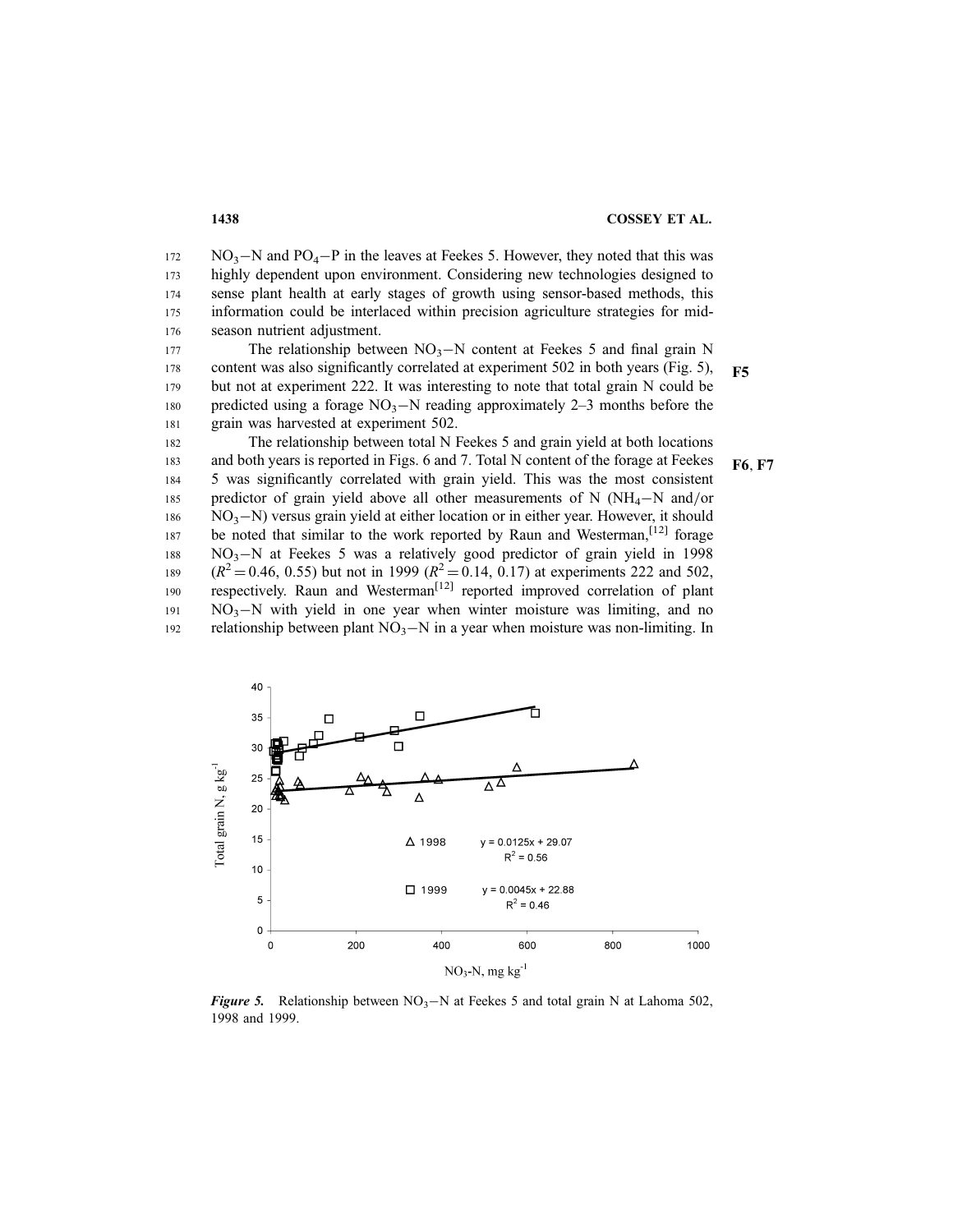

Figure 6. Relationship between total N at Feekes 5 and grain yield at Lahoma 502, 1998 and 1999.



Figure 7. Relationship between total N at Feekes 5 and grain yield at Stillwater 222, 1998 and 1999.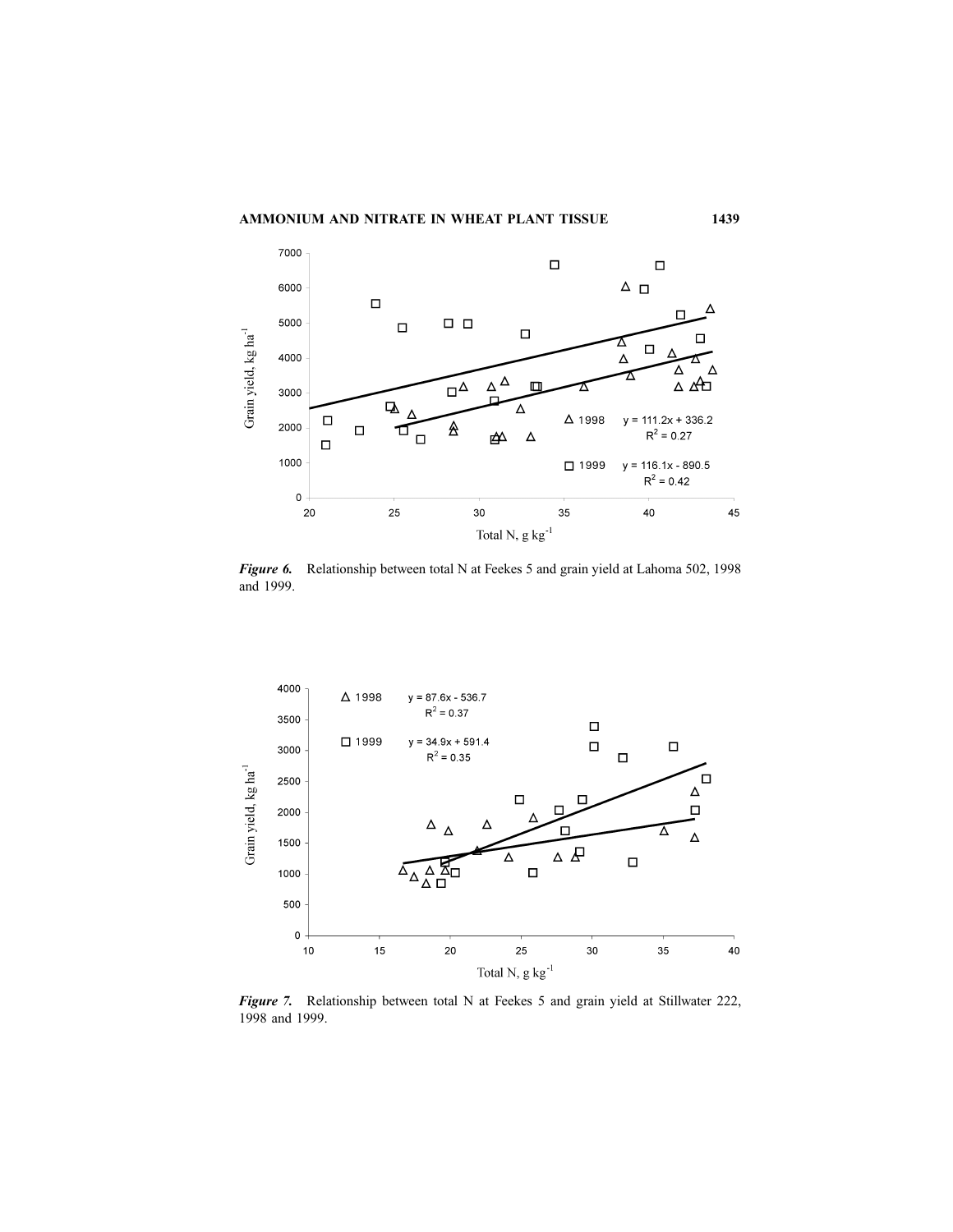Table 6. Total N and Nitrate-N in Forage at Feekes 5 and 10.5 at Stillwater and Lahoma in 1998 and 1999

|                                        | Location    |                |                        |            |  |  |
|----------------------------------------|-------------|----------------|------------------------|------------|--|--|
|                                        |             | Stillwater 222 | Lahoma 502             |            |  |  |
| N Measure                              | 1998        | 1999           | 1998                   | 1999       |  |  |
|                                        |             |                | Feekes 5               |            |  |  |
| Total N $g\,kg^{-1}$ , average         | 24.3        | 28.8           | 35.8                   | 30.8       |  |  |
| Range (min, max)                       | 16.7, 37.2  | 19.4, 38.0     | 25.1, 43.7             | 16.6, 43.4 |  |  |
| $NO3–N mg kg-1$ , average              | 40.7        | 42.8           | 211.4                  | 103.2      |  |  |
| Range (min, max)                       | 8.8, 141.5  | 14.3, 152.2    | 10.5, 850.2            | 7.3, 618.9 |  |  |
|                                        | Feekes 10.5 |                |                        |            |  |  |
| Total $N g kg^{-1}$ , average          | 9.7         | 16.2           | - 14.5                 | 10.6       |  |  |
| Range (min, max)                       | 6.5, 11.9   |                | $11.9, 25.6$ 9.8, 20.2 | 7.4, 18.3  |  |  |
| $NO_3-N$ mg kg <sup>-1</sup> , average | 10.6        | 64.0           | 70.2                   | 55.0       |  |  |
| Range (min, max)                       | 3.6, 38.7   |                | 8.1, 538.5 5.8, 367.9  | 7.5, 833.7 |  |  |

this work, good stands were achieved in both years, due to adequate fall moisture, however, in 1998, mid-winter conditions were cool, and moisture stress was encountered. Alternatively, 1999 was characterized by a rather mild, wet winter. The environmental conditions in 1998 were consistent with that reported by others who noted a significant relationship between early-season tissue  $NO<sub>3</sub>–N$ and grain yield (moisture stress mid-season). 193 194 195 196 197 198

Mean  $NO_3-N$  and total N levels in wheat forage at Feekes 5 and 10.5 are reported for both locations in 1998 and 1999 (Table 6). The mean and range in  $T_6$  $NO<sub>3</sub>-N$  and total N in wheat forage tended to be greater in 1998 at Feekes 5 when compared to 1999, suggesting increased N accumulation during stress years noted by Raun and Westerman.<sup>[12]</sup> 199 200 201 202 203

### 204

### **CONCLUSIONS**

Concentrations of  $NH_4-N$  and  $NO_3-N$ , and total N contents in wheat tissue at Feekes 5 and Feekes 10.5 were not good predictors of estimated N loss. Ideal climatic conditions during the period from anthesis to maturity may have minimized N losses. These conditions may have promoted further N uptake from anthesis, thus increasing the error associated with estimated plant N loss. 205 206 207 208 209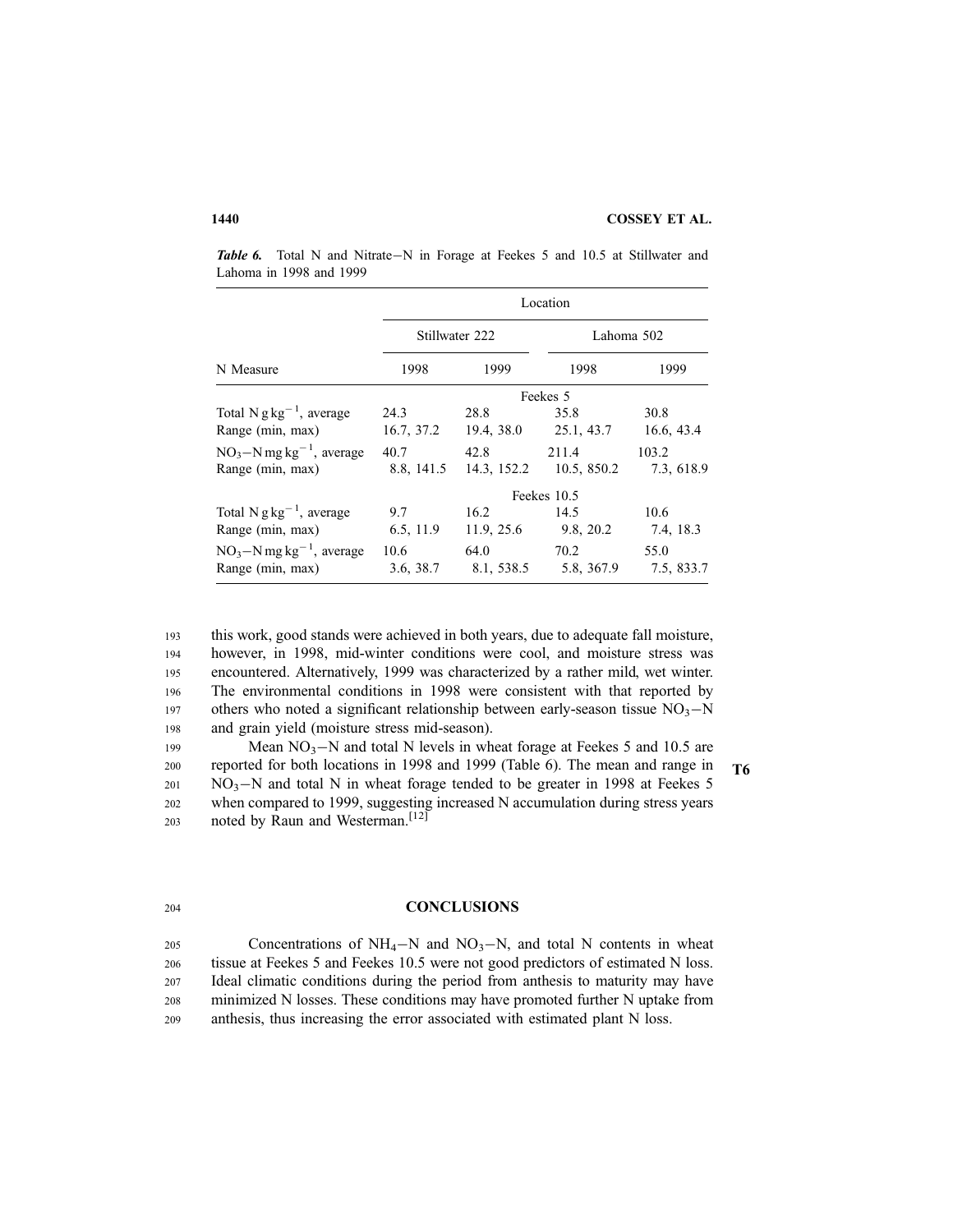### AMMONIUM AND NITRATE IN WHEAT PLANT TISSUE 1441

219

The use of early season N measurements may prove to be effective estimates of late-season N accumulation in wheat. Nitrate-N contents at Feekes 5 were significantly correlated with total N contents of the forage at Feekes 5, however the relationship was not as good as expected. Nitrate-N content at Feekes five was significantly correlated with total N content at Feekes 10.5. At Lahoma 502, Feekes 5  $NO<sub>3</sub> - N$  contents were significantly correlated with grain N. This relationship was not observed at Stillwater 222 in either year. Total N in the forage at Feekes five was significantly correlated with grain yield at both sites in both years. 210 211 212 213 214 215 216 217 218

# **REFERENCES**

| 220 | 1.  | Aulakh, M.S.; Rennie, D.A.; Paul, E.A. Gasoues Nitrogen Losses from         |
|-----|-----|-----------------------------------------------------------------------------|
| 221 |     | Cropped and Summer Fallowed Soils. Can. J. Soil Sci. 1982, 62, 187-195.     |
| 222 | 2.  | Hilton, B.R.; Fixen, P.E.; Woodward, H.J. Effects of Tillage, Nitrogen      |
| 223 |     | Placement, and Wheel Compaction on Denitrification Rates in the Corn        |
| 224 |     | Cycle of a Corn-Oats Rotation. J. Plant Nutr. 1994, 17, 1341-1357.          |
| 225 | 3.  | Al-Kanani, T.; Mackenzie, A.F.; Blenkhorn, J. The Influence of Formula      |
| 226 |     | Modifications on Ammonia Losses from Surfaced-Applied Urea-Ammo-            |
| 227 |     | nium Nitrate Solutions. Fert. Res. 1990, 22, 49–59.                         |
| 228 | 4.  | Volk, G.M. Efficiency of Fertilizer Urea as Affected by Method of           |
| 229 |     | Application, Soil Moisture, and Lime. Agron. J. 1966, 58, 249–252.          |
| 230 | 5.  | Robbins, C.W.; Carter, D.L. Nitrate-Nitrogen Leached Below the Root Zone    |
| 231 |     | During and Following Alfalfa. J. Environ. Qual. 1980, 9, 447-450.           |
| 232 | 6.  | Harper, L.A.; Sharpe, R.R.; Langdale, G.W.; Giddens, J.E. Nitrogen          |
| 233 |     | Cycling in a Wheat Crop: Soil, Plant, and Aerial Nitrogen Transport.        |
| 234 |     | Agron. J. 1987, 79, 965-973.                                                |
| 235 | 7.  | Francis, D.D.; Schepers, J.S.; Vigil, M.F. Post-anthesis Nitrogen Loss from |
| 236 |     | Corn. Agron. J. 1993, 85, 659–663.                                          |
| 237 | 8.  | Papakosta, D.K.; Gagianas, A.A. Nitrogen Accumulation, Remobilization,      |
| 238 |     | and Losses for Mediterranean Wheat During Grain Filling. Agron. J. 1991,    |
| 239 |     | $83,864 - 870.$                                                             |
| 240 | 9.  | Daigger, L.A.; Sander, D.H.; Peterson, G.A. Nitrogen Content of Winter      |
| 241 |     | Wheat During Growth and Naturation. Agron. J. 1976, 68, 815–818.            |
| 242 | 10. | Silberbuh, M.; Lips, S.H. Potassium, Nitrogen, Ammonium/Nitrate Ratio,      |
| 243 |     | and Sodium Chloride Effects on Wheat Growth. II. Tillering and Grain        |
| 244 |     | Yield. J. Plant Nutr. 1992, 14, 765-773.                                    |
| 245 | 11. | Martin del Molino, I.M. Relationship Between Wheat Grain Protein Yield      |
| 246 |     | and Grain Yield, Plant Growth, and Nutrition at Anthesis. Plant Physiol.    |
| 247 |     | 1991, 14, 1297–1306.                                                        |
|     |     |                                                                             |